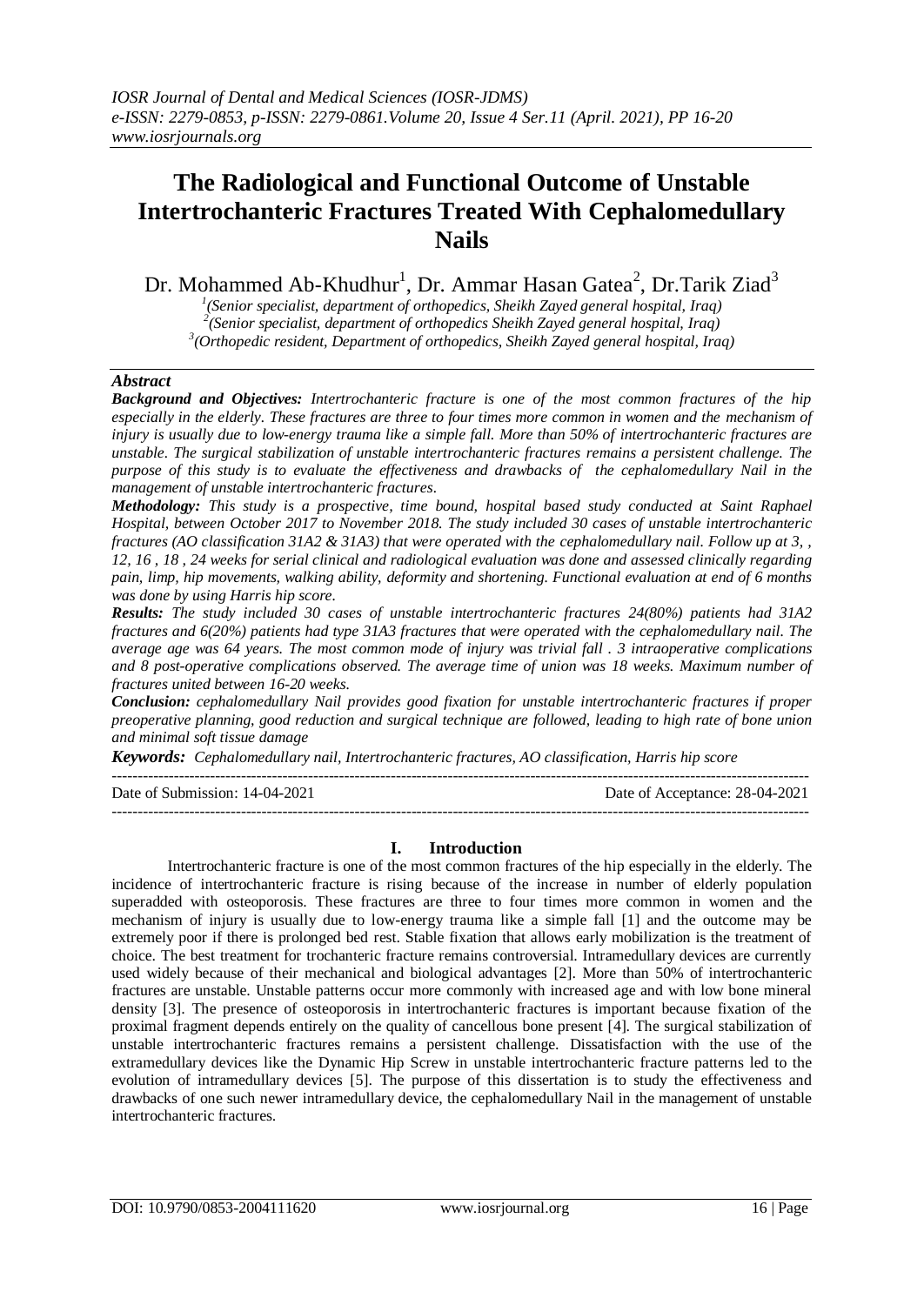# **II. Material and Methods**

This study is a prospective, time bound, hospital based study conducted at Saint Rafael hospital, between October 2017 to November 2018. The study included 30 cases of unstable intertrochanteric fractures (AO classification 31A2 & 31A3) "Fig 2.1" that were operated with the cephalomedullary nail which fitted into the inclusion criteria. Inclusion criteria included Unstable intertrochanteric fractures according to AO/OTA classification - AO31A2 & AO 31A3, Patients aged more than 18 years age who are medically fit for surgery and Patients who are willing to give consent. Exclusion criteria included Open hip fractures, Pathological fractures, and Paediatric fractures (before physeal closure). Preoperatively Neck shaft angle was measured on the unaffected side on an AP x-ray using a goniometer**,** Nail diameter was determined by measuring diameter of the proximal femur on an AP x-ray and Approximate sizes of the compression screws in the head neck region. After the completion of the hospital treatment, patients were discharged and called for follow up at outpatient level, at regular intervals at 3, 12 ,16, 18 ,24 weeks, for serial clinical and radiological evaluation. Radiological assessment for progression and time of union, fracture alignment and implant related complications were analysed. and assessed clinically regarding pain, limp, hip movements, walking ability, deformity and shortening. Functional evaluation at end of 6 months was done by using Harris hip score "Table 1.1". Data collected at the end of the study was statistically analyzed.

| <b>Variable</b>               | points         | <b>Variable</b>            | <b>Points</b>    |
|-------------------------------|----------------|----------------------------|------------------|
| pain                          |                | <b>Distance walked</b>     |                  |
| Non or ignores it             | 44             | Unlimited                  | 11               |
| Slight, occasional            | 40             | Six blocks                 | 8                |
| Mild pain, rarely moderate    | 30             | Two or three blocks        | 5                |
| Moderate pain                 | 20             | Indoors only               | $\overline{2}$   |
| Marked pain                   | 10             | Bed and chair              | $\bf{0}$         |
| Totally disabled, pain in bed | 0              | <b>Stairs</b>              |                  |
| <b>Function</b>               |                | Normally without railing   | $\boldsymbol{4}$ |
| Limp                          |                | Normally with railing      | $\overline{2}$   |
| None                          | 11             | In any manner              | 1                |
| Slight                        | 8              | unable to do               | $\bf{0}$         |
| Moderate                      | 5              | <b>Shoes and socks</b>     |                  |
| Severe                        | $\bf{0}$       | With ease                  | 4                |
| <b>Support</b>                |                | With difficulty            | $\overline{c}$   |
| None                          | 11             | unable                     | $\bf{0}$         |
| Cane, long walk               | 7              | <b>Sitting</b>             |                  |
| Cane, most of the time        | 5              | Ordinary chair for 1 hour  | 5                |
| One crutch                    | 3              | High chair for 1 hour      | 3                |
| Two canes                     | $\overline{2}$ | Unable to sit in any chair | 0                |
| Two crutches                  | $\bf{0}$       | Public transport           |                  |
| Not able to walk              | $\bf{0}$       | Able to use                | 1                |
|                               |                | Unable to use              | $\bf{0}$         |

#### **Table 2.1 Harris hip score**



Figure 2.1 AO classification of intertrochanteric fractures

#### **2.1 Surgical approach:**

Under Spinal or Epidural Anaesthesia all patients were placed in supine position on a surgical table with the unaffected leg, flexed and abducted as far as possible in order to accommodate the image intensifier. Operative leg was put on traction. A reduction protocol was followed where posterior medial buttress was reduced by closed reduction , flowed by limb was adducted. If fracture remained undisplaced nail was inserted, but if fracture got displaced, fracture was reduced again and transfixed with percutaneous k-wires through anterior cortex and then nail was inserted. After nail

DOI: 10.9790/0853-2004111620 www.iosrjournal.org 17 | Page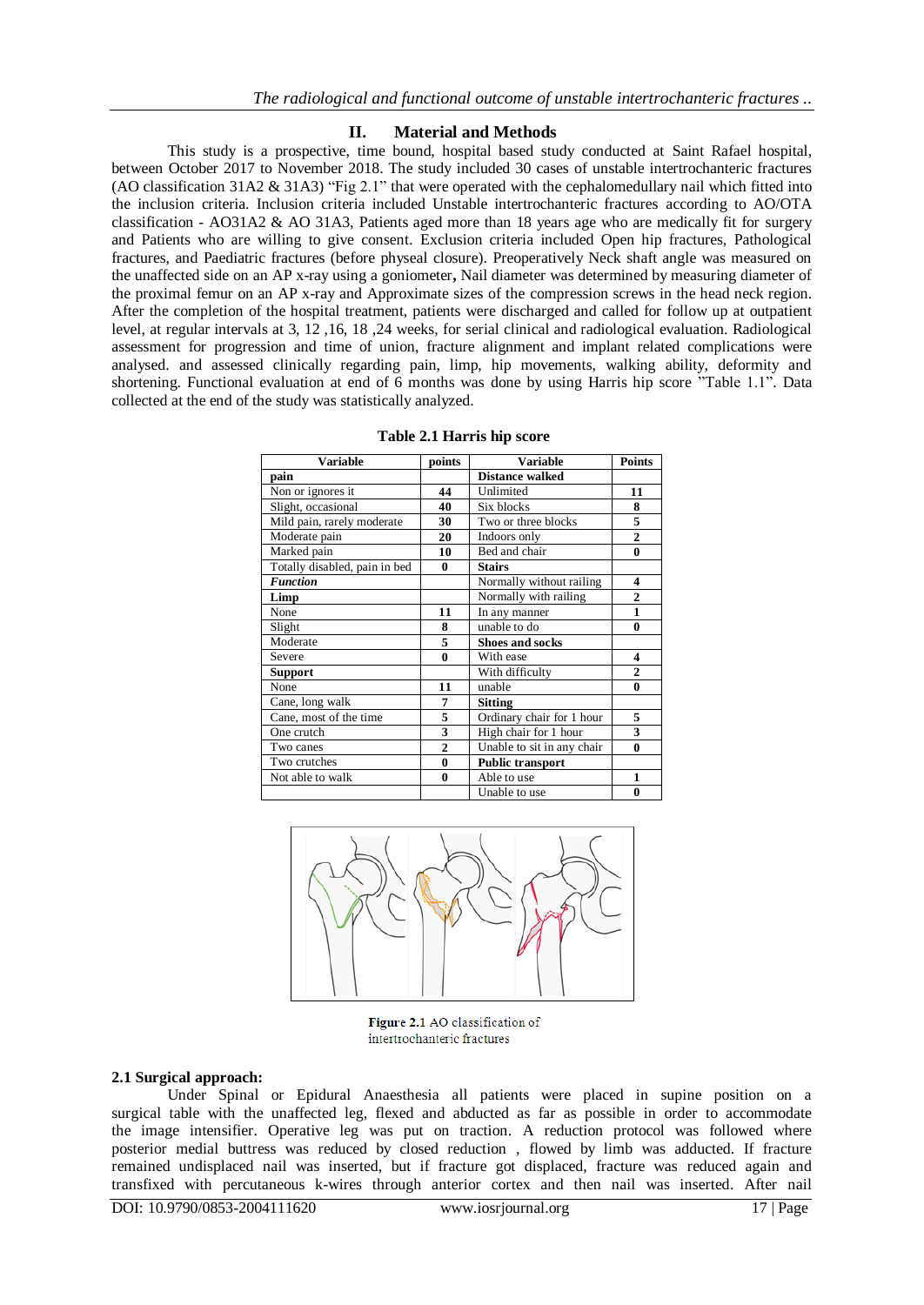insertion compression screw and was inserted in the neck of femur under image intensifier. And last but not the least the distal screw was locked through jig after releasing the traction. Postoperatively, Patients were encouraged to sit in the bed after 24 hours after surgery. Active isometric and isotonic quadriceps exercises were started from 2nd post-operative day. Non-weight bearing ambulation with the help of walker was started from 2nd post-operative day. Partial weight bearing ambulation was started from 6th week. Full weight bearing ambulation was started after radiological signs of union.

## **2.2 Operative radiographs**



**Fig 2.2** preoperative image of 31A2 fracture

**Fig 2.3** insertion of lag screw

**Fig 2.4** Insertion of static & dynamic distal screws

## **III. Results**

The study included 30 cases of unstable intertrochanteric fractures (AO/OTA classification 31A2 & 31A3) that were operated with the cephalomedullary nail which fitted into the inclusion criteria. The mean age of the patients forming the study group was 55 years. Majority of patients were in the age range of 60-70 years. Majority of patients were females accounting for 26(86.6%) cases. In side distribution, 25(83.3%) cases occurred on the right side and 5(16.6%) on the left side. The leading cause for fracture was trivial fall in 26(86.6%) of cases whereas fall from a height was seen in 2(6.6%), road traffic accident 3(10%) and. The study included 30 cases of unstable intertrochanteric fractures (AO/OTA classification 31A2 & 31A3). 24(80%) patients had 31A2 fractures and 6(20%) patients had type 31A3 fractures. 3 patients had Intra-operative complications where two had fracture displacement by nail insertion and one had difficulty to put distal locking screws . There were 8 cases of postoperative complications in present study which included 4(13.3%), varus malunion , 1(3.3%) lateral thigh discomfort and 3(10%) had shortening of affected limb. Radiological union was achieved, on the evidence of obliteration of fracture lines and appearance of trabecular continuity between the fragments on anteroposterior and lateral x rays in three cortices. The average time of union was 18 weeks, the range being from 12 to 24 weeks in 30 cases. Maximum number of fractures united between 16 to 20 weeks. there were no cases of deep infection & one case of superfiscial infection. Our study had the following functional outcome which was assessed by Harris hip score, 12 cases (40%) with excellent results, 12 cases (40%) with good results, 6 cases (20%) with fair results and no Case with poor results. Good to Excellent results were seen in 80% of the patients.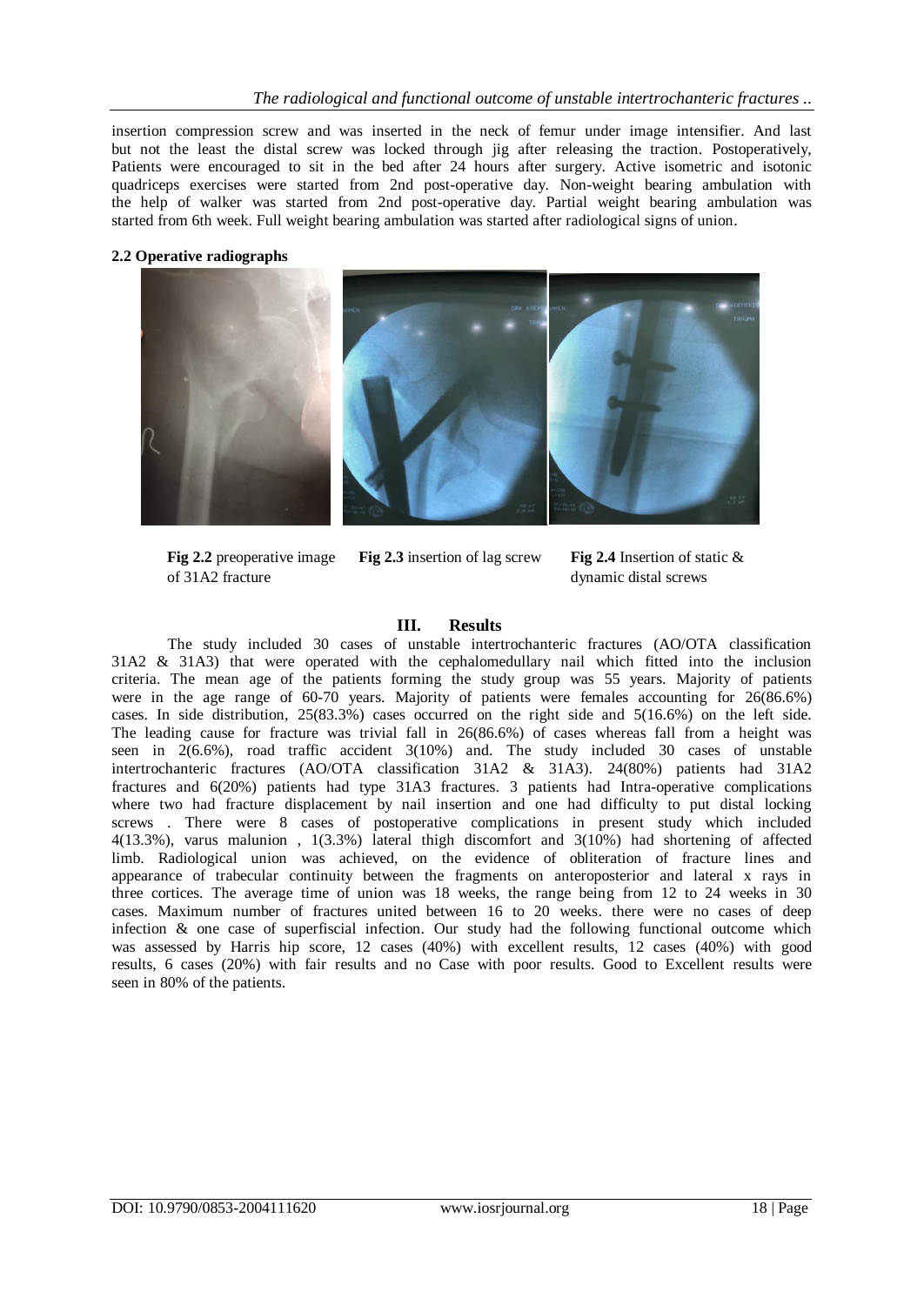# **3.1 Radiographs of result**



# **IV. Discussion**

Intertrochanteric fractures are divided into stable and unstable varieties. In essence, *unstable fractures* are those where poor contact exists between the fracture fragments the fracture pattern is such that forces of weight-bearing continually displace the fragments further [6]. Our study consisted of 30 patients. The mean age was 55 years and 86% of patients were in age group 61 to 70 years, this finding was similar to study done by GS Kulkarni 1984 [1] & Simmermacher RK et al [7] where mean age was 62,63 respectively. There was a female preponderance in the present study with 26(86.6%) of the patients being females. This finding was similar to the prospective study done by Kenneth J.Koval & others (1996) [2] with 71% females, both were different from another study by Schipper IB et al [8] in which there were 28 male patients (54%) and 24 female patients (46%) . The leading cause of the injuries in the present study was trivial fall in 26 patients accounting for 86.6%. This observation was similar to Gupta R.C *et al* [9]. (1974) 79.4%. 3 patients had Intra-operative complications where two had fracture displacement by nail insertion and one had difficulty to put distal locking screws. A study by Vanangamudi.K (2013) showed similar results [10]. There were 8 cases of postoperative complications in present study which included 4 (13.3%) varus malunion, 1 (3.3%) lateral thigh discomfort and 3 (10%) had shortening of affected lower limb as complication. In study by Gadegone WM *et al* [11]. (2010) faced postoperative complications like 6(6%) varus malunion, 7(7%) lateral thigh discomfort and 10(10%) shortening of affected lower limb. The average time of union was 18 weeks being late by 6 weeks from a study conducted by Singla G.A [12] in which the average time of union was 12 weaks , the range being from 12 to 24 weeks in present study. There were no cases of deep infections which is silmiar to a study by Halder SC [13] and one case of superficial wound infection similar to a study by Williams WW [14] . Maximum number of fractures united between 16 to 20 weeks. Where as in a study by Gadegone WM *et al* [8]. (2010) the average time for union was 19.5 weeks, the range being from 15-21 weeks.

# **V. Conclusion**

In our study, we conclude that cephalomedullary Nail provides good fixation for unstable intertrochanteric fractures if proper preoperative planning, good reduction and surgical technique are followed, leading to high rate of bone union and minimal soft tissue damage. Intramedullary fixation has biological and biomechanical advantages over extramedullary fixation. It is a closed method thus preserves the fracture hematoma and yields early healing and early union. The procedure is less invasive, less time consuming, provides stable fixation and allows early weight bearing that in turn enhances the process of union, especially in unstable intertrochanteric fractures. Further, it can be used in all unstable configurations of trochanteric fractures with equally good results. However,